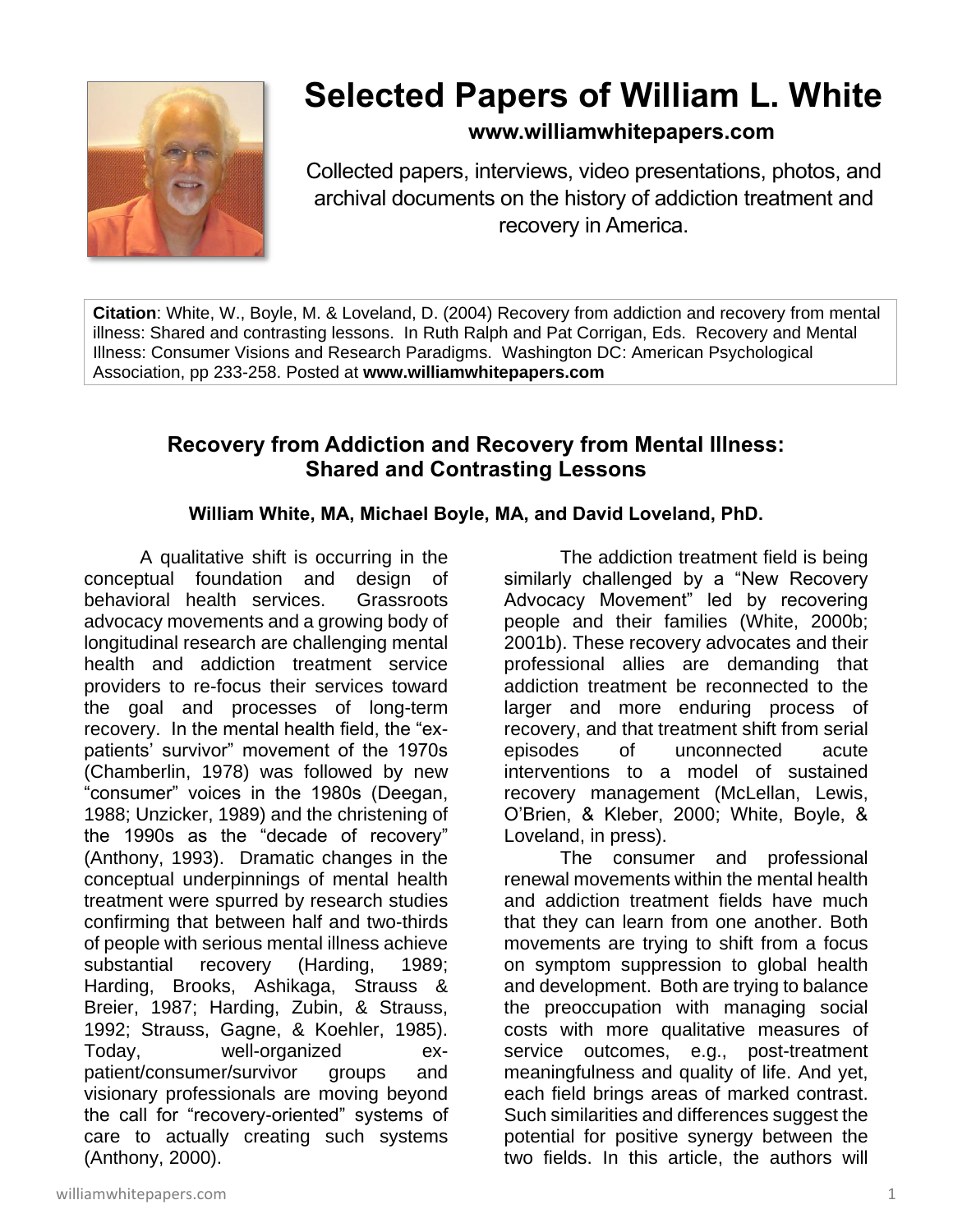explore lessons from the addictions field regarding the recovery experience, recovery mutual aid groups, and recovery advocacy movements. Our focus will be on those lessons that may have relevance to personal recovery and political advocacy movements organized by and on behalf of people who have experienced psychiatric disability.

#### **The Recovery Experience**

A common theme noted throughout this book, and a theme that is central to the consumer/ex-patient/survivor movement, is that recovery from mental illness must be defined as a complex, dynamic, and enduring process rather than a biological end-state described by an absence of symptoms. Recovery is, in its essence, a lived experience of moving through and beyond the limitations of one's disorder. Viewing recovery in terms of an ongoing and highly personalized experience, rather than a biomedical disease, is a new and radical concept in the mental health field and one that requires a paradigm shift in how we think, how we design service systems, and how we conduct clinical research. In reviewing what has been learned about recovery in the addictions and mental health fields, we find the following findings most suggestive.

*Recovery is the process of healing the effects of a) one's illness and its consequences, b) the social stigma attached to the illness, and c) the iatrogenic effects of treatment interventions* (Spaniol, Gagne & Koehler, 2002). Recovery implies a process of retrieval (regaining what was lost due to one's illness and its treatment) and a process of discovery (moving beyond the illness and its limitations).

*Treatment and recovery are not the same*. Treatment encompasses the way professionals intervene to stabilize or alter the course of an illness; recovery is the personal experience of the individual as he or she moves out of illness into health and wholeness. Recovery is the experiential shift from despair to hope, alienation to purpose, isolation to relationship, withdrawal

to involvement, and from passive adjustment to active coping (Ridgway, 2001). Recovery can occur within or outside the context of professionally directed treatment, and where professional treatment is involved, it may, depending on its orientation and methods, play a facilitative, insignificant, or inhibiting role in the recovery process. Recovery can be claimed only by the person in recovery, and that ownership includes the right to take risks, make mistakes and learn from one's experiences (Deegan, 1992).

*Recovery exists on a continuum of improved health and functioning.* The mental health field has long affirmed the concept of partial recovery (some residual disability with reduced social costs and improved health and functioning) but, until recently, has lacked a vision of full recovery from severe mental illness (minimal residual disability and resumption of pre-illness levels of health and functioning). In contrast, the addiction treatment field has had an unequivocal goal of full recovery (sustained abstinence and increased emotional and relational health) but has lacked an operational concept of partial recovery (reduced frequency and intensity of alcohol and other drug use and related problems and increased quality of life). It may be time for both fields to recognize within the growing genre of recovery narratives the existence of what might be called transcendent recovery (minimal residual disability and the achievement of health, functioning and quality of life superior to that which existed before the onset of illness). The concept of transcendent recovery acknowledges the existence of people who, following the experience of addiction and/or mental illness, get "better than well," not in spite of the illness but because of the experiences and insight that emerged within their recovery processes (Young & Ensing, 1999). It is within this experience of transcendent recovery that some people reframe their illness from a curse to a condition that brought unexpected gifts to their life.

*The potential for recovery and the quality of recovery are determined by the synergy between recovery debits (personal and environmental factors that inhibit and*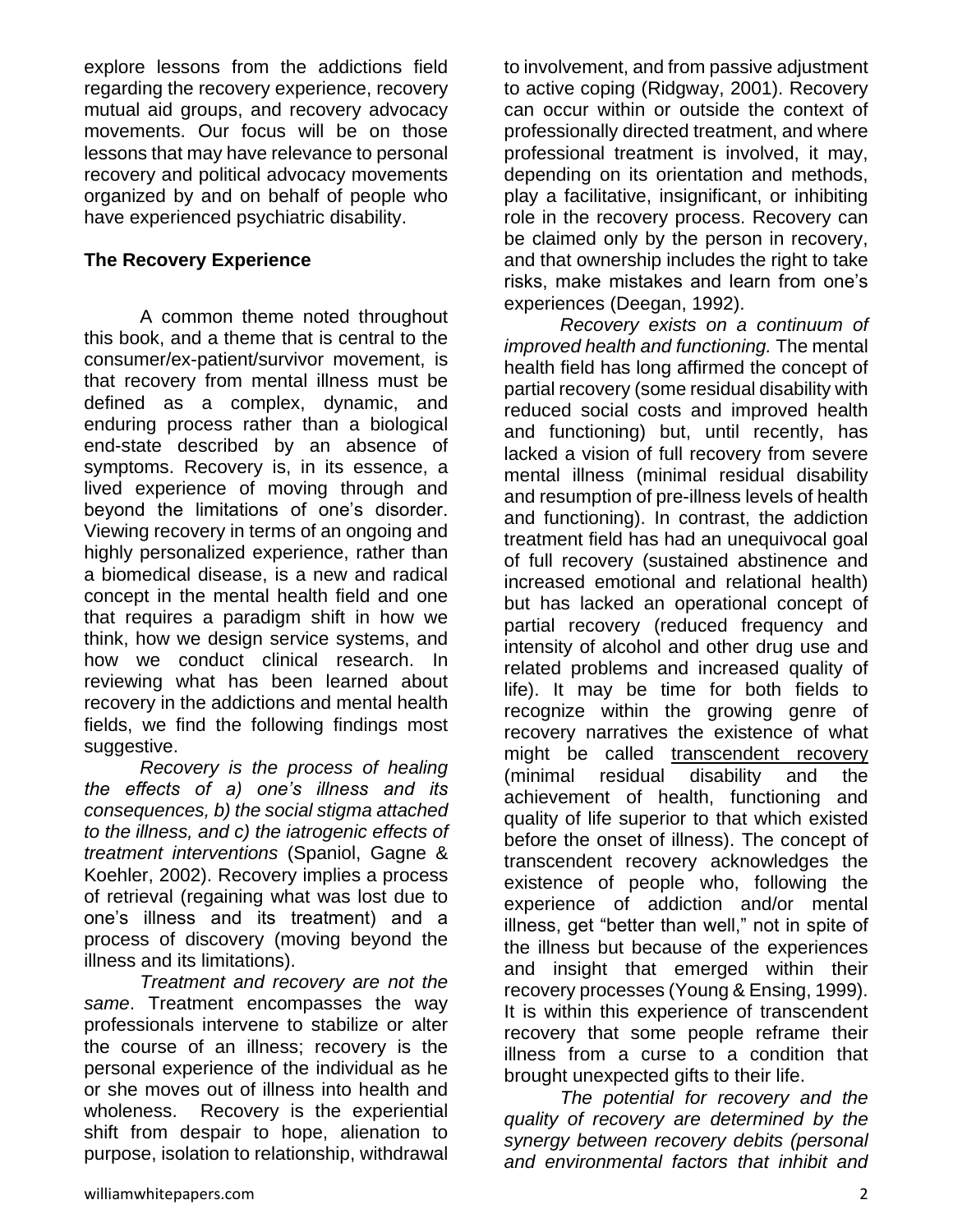*limit recovery) and recovery capital (internal and external resources that serve to initiate, sustain and expand recovery)* (Granfield & Cloud, 1999). In what is likely to be a milestone study, Onken and colleagues (2002) explore the interaction of recovery facilitating and inhibiting factors drawn from the experiences of individuals in recovery from mental illness. They conclude that such factors exist at multiple, interacting levels: characteristics of the individual (e.g., the presence or lack of hope, resourcefulness, self-reliance, recovery self-management skills); characteristics of the environment (e.g., the presence or lack of safetyenhancing material resources--housing, transportation, healthcare, and a means of communication); and characteristics of the interaction between the individual and the environment (e.g., the presence or lack of meaningful relationships and activities, choices, empowering service and peer relationships). *There are many pathways to and varieties of recovery experience*  (Humphreys, Moos & Finney, 1995; Vaillant, 1983). The course and outcome of alcohol and other drug problems vary across transient and persistent patterns. The former are amenable to self-resolution or brief professional intervention, while the latter often require sustained professional- and peer-based supports (Kandel & Raveis, 1989). Those with a more prolonged course often differ in the presence of greater personal vulnerability (e.g., family history, lower age of onset), greater problem severity, interlocked co-occurring problems, and low family and social supports. Recovery styles span natural recovery (without the aid of professional or peer support), peer-assisted recovery (mutual aid involvement) and professionally-assisted recovery (professional treatment). While there is a growing body of research on natural recovery from addiction (Granfield & Cloud, 1999), the absence of comparable data in the mental health field raises two important questions: 1) What is the prevalence of natural recovery among people with different types of mental illness? 2) How do those who experience natural recovery differ from those most frequently treated by mental health agencies?

*There are variations in recovery style based on the extent to which one's disorder becomes a central part of one's identity, and one's degree of affiliation with a larger community of recovering people.* There are acultural styles of recovery (no affiliation with other recovering people), bicultural styles of recovery (affiliation with recovering people and people without addiction/recovery backgrounds), and culturally enmeshed styles of recovery (emersion in a culture of recovery) (White, 1996). People in recovery display highly variable but viable styles of relationship to professionally-directed treatment, peer-driven support services and mutual aid societies. The addictions field is slowly (and painfully) learning to work within this variability of styles rather than attempting to program all recovery experiences through narrow vision of how recovery must be achieved and sustained. A cartography of pathways and styles of recovery from mental illness has yet to be drawn.

*The role of self is essential to understanding the recovery process; the self, not the service professional, is the "agent of recovery"* (Davidson & Strauss, 1992; Spaniol, Gagne, & Koehler, 2002). Recovering people are more than passive recipients of recovery. While they may draw on the clinical technologies of professional helpers and the "experience, strength and hope" of others in recovery, each recovering person must ultimately become the architect and engineer of his or her own recovery. Recovery involves a reconstruction of personal identity, a reformulation of the relationship between self and illness, and a reconstruction of one's relationship with the world. These dimensions are often evident in the three-part story style of people in recovery: 1) the way it was (depiction of the onset and course of the illness), 2) what happened (the experience of recovery initiation), and 3) what it is like now (depiction of life in recovery).

*The initiation of recovery may be marked by processes of transformational or incremental change.* The former, which has been christened "quantum change," involves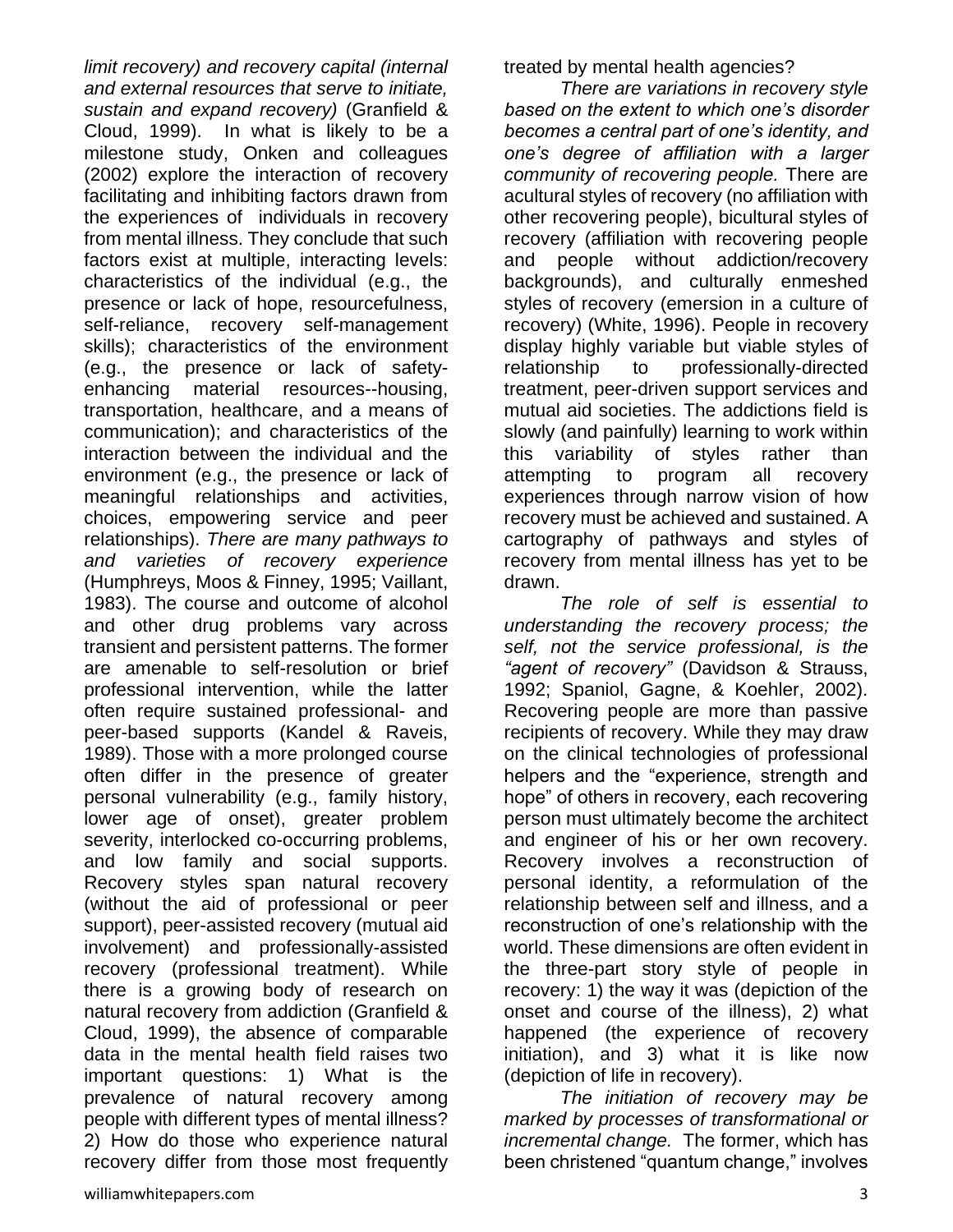sudden, recovery-inducing experiences that are dramatic, unplanned, positive and enduring (Miller & C' de Baca, 2001). While quantum change has long been noted within the history of addiction recovery (White, 1998), the authors are aware of no studies exploring the role of quantum change experiences in initiating recovery from severe mental illness. In contrast, there are several studies that have explored the developmental stages of long-term recovery from addiction (Brown, 1985; Prochaska, DiClimente, & Norcross, 1992) and from mental illness (Davidson & Strauss, 1992; Jacobson, 2001; Morse, 1997; Ridgeway, 2001; Strauss & Carpenter, 1981; Weaver-Randall, 2002; Young & Ensing, 1999). These stage models of recovery depict a process of recovery initiation (acceptance of one's illness, hope and resolution for change, first steps toward selfmanagement), a process of stabilization (ownership and active management of one's own recovery), a mastery of rituals of daily living (increased comfort and confidence, self-monitoring and active efforts to prevent relapse, deepened insight about self in relationship to illness) and a sustained movement toward health and a wholeness (increased quality of life via greater independence, self-acceptance, a safe and pleasant living environment, satisfying relationships, and meaningful activities). Several points are noteworthy about these models. First, those factors required to initiate recovery are often quite different than the factors that later serve to maintain and enrich recovery (Humphreys, Moos & Finney, 1995). This suggests that interventions helpful at one stage of recovery may be ineffective or even harmful at other stages. For example, continuing to provide "care taker" functions within an assertive community treatment model could well have iatrogenic effects upon individuals who are developmentally ready to take ownership of their own recovery. The extent to which these developmental stages of recovery differ by type, severity and duration of illness and across developmental age, gender, and culture is an important research agenda.

*There are critical points* 

*(developmental opportunities) that arise within the prolonged course of a disorder that constitute doorways of entry into recovery or opportunities to move from one stage of recovery to another* (Young & Ensing, 1999). These milestones can mark a shift either toward greater problem severity or the initiation or qualitative strengthening of recovery. When such transitional experiences initiate or deepen recovery, they are nearly always characterized by a synergy of pain and hope. This birth of hope that is such a central theme in recovery narratives almost always occurs in the context of relationships and resources beyond the self, and often occurs through encounters with the "experience, strength and hope" of others in recovery. Historically, the addiction field believed that recovery initiation was grounded in the experience of pain ("hitting bottom"), but there is growing recognition that the deepest despair incites recovery only in the presence of hope. It is often at the point of this synergy of pain and hope that people suffering from addiction and/or mental illness, like the mythical Phoenix, rise from the ashes of their own self-destruction (Johnson, 1993; White, 1996).

*Recovery occurs at a different pace across a number of zones: physical, intellectual, emotional, relational, personal (rituals of daily living), and spiritual*. Progress in one zone can help prime and sustain positive change in other zones.

*Spirituality is a potentially important but often ill-understood ingredient of the recovery process* (Sullivan, 1994). The role of spirituality to provide hope, to neutralize stigma and shame, and to bolster strength and courage are frequently noted in recovery narratives (White, 1996; Young & Ensing, 1999). The addictions field has a long history of emphasizing the role of spirituality in the recovery process -- so much so that purely secular frameworks of recovery are lauded as innovations. Mental health professionals are just beginning to explore the role of spirituality in recovery. What the addictions field is slowly learning is that, like many aspects of recovery, spirituality is a highly personal experience and a choice, not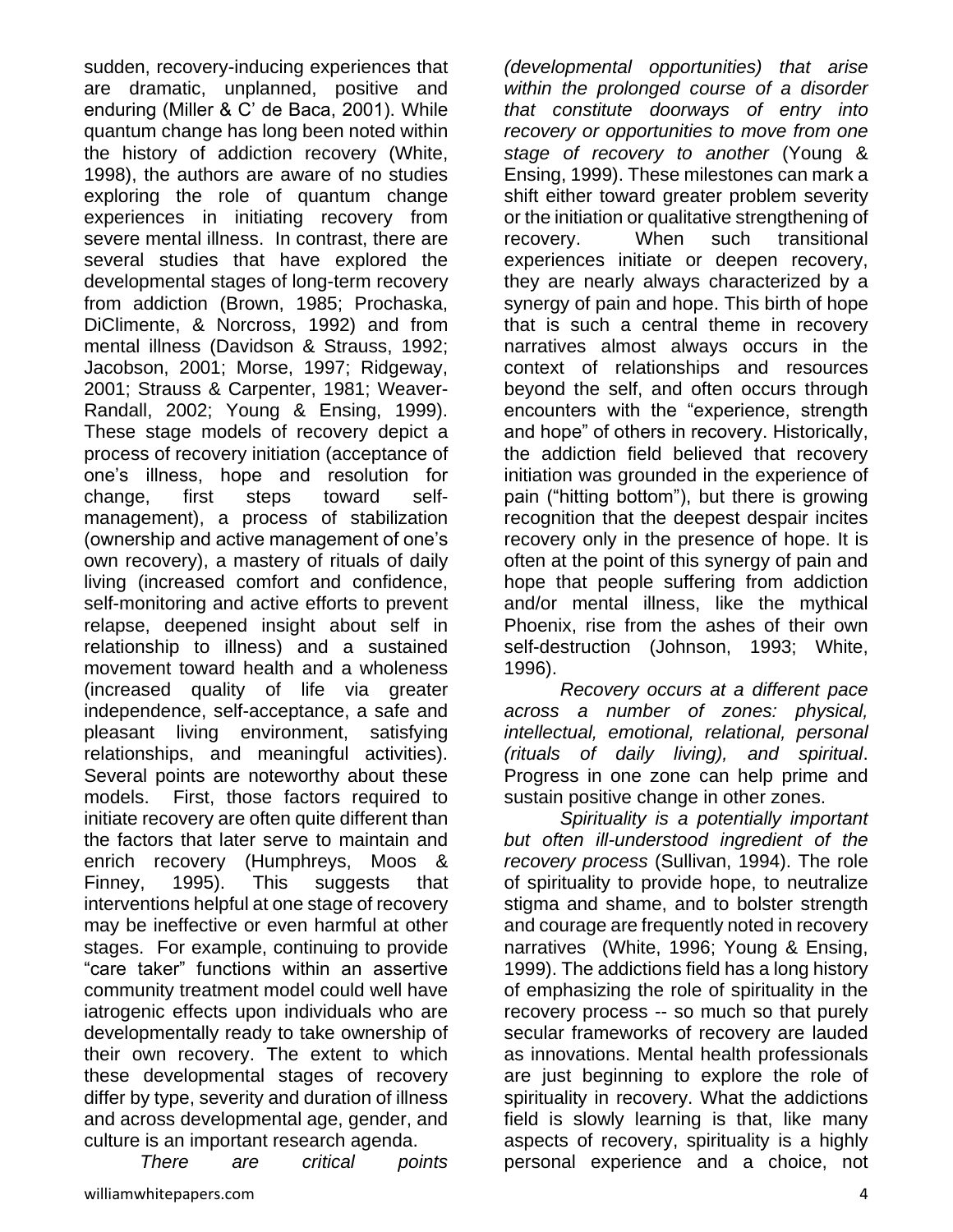something to be codified within a "program."

*People recovering from two or more co-occurring problems may address these interacting processes simultaneously (dual recovery) or sequentially (serial recovery).* People may be at different stages or levels of motivation for addressing various problems that they are experiencing. The same person can experience differential rates of recovery from multiple disorders/experiences, e.g., mental illness, addiction, traumatic victimization and loss.

*The relationship between medication and recovery is a complex and potentially stage-dependent one*. The addiction and mental health fields have histories that underscore the value as well as the potential iatrogenic effects of medications on the recovery process. The mental health field has had a bias towards medication, including medications with severe and debilitating side effects (e.g., Cohen, 1994; Cohen & McCubbin, 1990; Valenstien, 1998). The addictions field has had a bias against medication, even when those medications have had overwhelming research support for their safety and efficacy, e.g., methadone. The narratives of recovering people emphasize that medication can facilitate or hinder recovery and that symptom elimination or minimization via medication, in and of itself, does not constitute recovery. The future promises more effective medications and a widening menu of alternatives and adjuncts to medication.

*Both illness and recovery require substantial adaptational energy of one's family and social network* (Brown, 1994; Brown & Lewis, 1999). The responses of family members to illness and disability and to stages of recovery represent normal rather than pathological reactions. Family recovery is the process of finding the best ways to adapt to the presence and then the absence of illness as an organizing motif within the family system. There may be developmental stages of family recovery that parallel the stages of personal recovery. It has been suggested that family members make these adaptations in their own style and at their own pace (Spaniol & Zipple, 1994). There is a marked absence of research on how family members of persons with severe mental illness and the family as a whole recovers from the impact of mental illness and its associated stigma. In the addictions field, interest in this area evolved from the concept of co-alcoholism, into offering "family programs", to the emergence, corruption (by over-extension) and commercialization of the concept of codependence. The latter stage created an ideological backlash that has diminished interest in this area by clinicians and researchers.

*Recovery involves transcending the stigma that has been attached to addiction and/or mental illness*. Stigma within the larger culture creates conceptual (how one sees oneself) and concrete (discrimination resulting from how one is seen by others) barriers to recovery. Stigma-shaped practices within treatment systems have also served to depersonalize and dehumanize. Deegan (1990) has collectively christened such practices as "spirit-breaking." Confronting and exorcising stigma within oneself (self-healing) and within one's environment (political advocacy) are frequent dimensions of the recovery process.

*Language is important to personal recovery* (Spaniol & Cattaneo, 1997; White, 2001). Words are the conceptual building blocks of recovery. The ability of recovering people to coin or select words that accurately and respectfully portray their experiences and aspirations is a crucial dimension of the personal recovery experience. Words have long been used to objectify and demonize people experiencing mental illness and substance use disorders. In recovery, alternative words become instruments of personal and collective liberation. Crafting language is about personal and social change, not political correctness.

Recovering people can become their own recovery experts (Deegan, 1992). Recovering people have also served within the "wounded healer" tradition for more than two centuries, with such service work providing a boon to others and a source of strength within their own recovery processes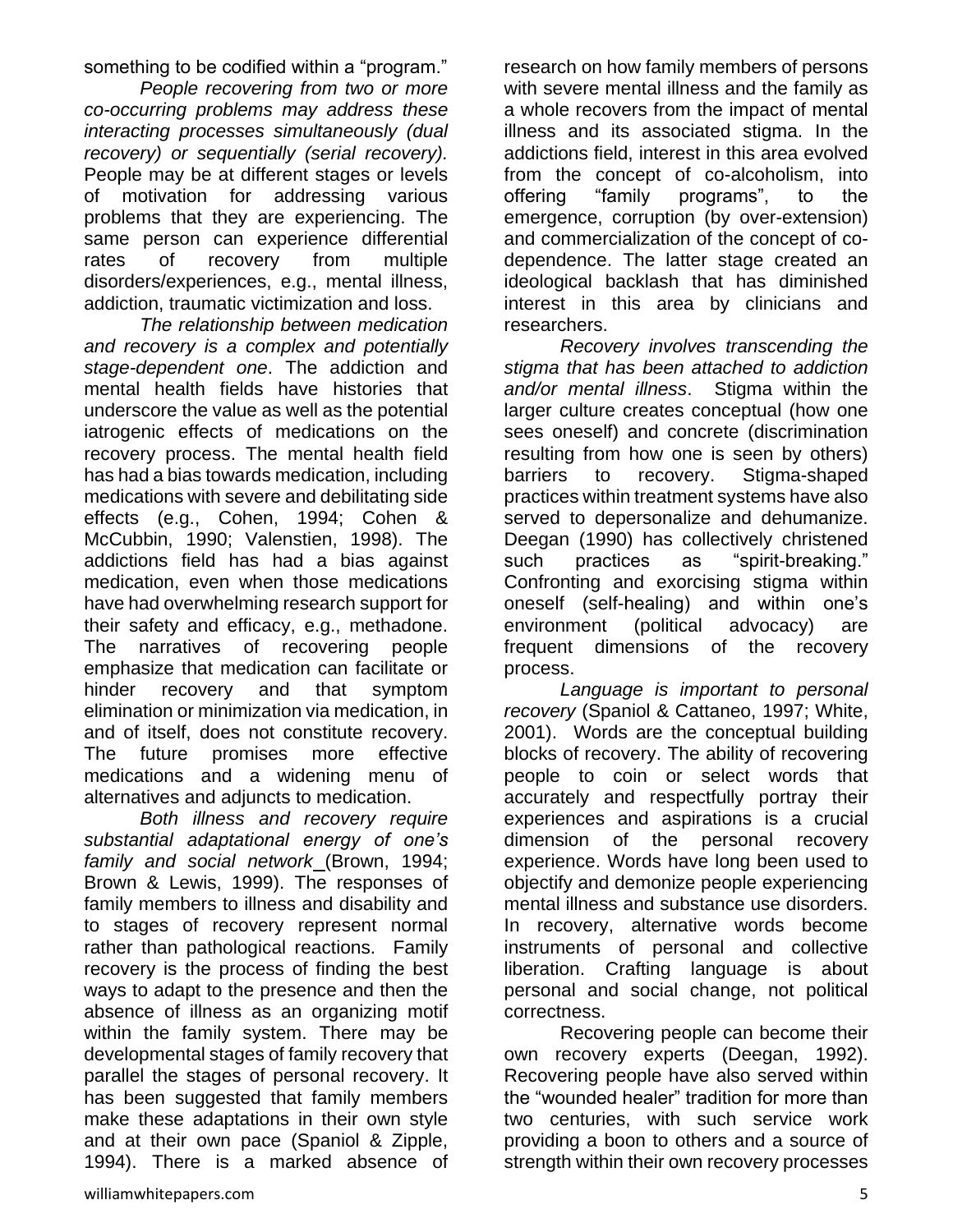(White, 2000a). A few important lessons from this tradition within the addictions field may be important for the rising "prosumer" movement in the mental health field.

- Paid service work is not a program of personal recovery and, for some individuals, can pose a significant obstacle to recovery.
- People in recovery can work as prosumers in circumstances that are empowering to their recoveries (e.g., treated with respect, held accountable, and provided salaries commensurate with their work) or work in circumstances that are disempowering (e.g., treated as "senior clients", hired as token consumers via minimal or lack of comparable performance expectations, exploited financially via low pay and excessive and undesirable hours, and abandoned and discarded in the face of relapse).
- People in recovery can become so "professionalized" that assets drawn from their own recovery experiences are lost.
- There is a danger that recruiting people from recovery networks into paid service jobs could undermine the service ethic within those networks. It is very important that distinctions be made between services for which one is paid and service work that is done as part of one's personal recovery process.
- While those who hold dual roles as "consumers" and service providers may serve as "translators" (interpreting and synthesizing the multiple voices within the mental health recovery advocacy movement) (Frese, 1998), the experiences of consumer-providers may not be representative of the larger community of recovering people,

and the consumer-provider must avoid the problem of "doubleagentry"—representing themselves as the voice of consumers while consciously or unconsciously representing their own financial interests and/or the institutional interests of service providers.

• People in recovery hired into service roles can benefit from special training and supervision on managing issues related to this duality of roles. (See expanded discussion below.)

### **Recovery Mutual Aid Groups: A Brief History**

Peer-based systems of mutual support for addiction recovery predate the professionalized field of addiction treatment and their continued importance in long-term recovery support is a unique aspect of the addictions field. Such systems of mutual aid (reciprocal support as a solution to a shared problem) are distinguished from "self-help" approaches (efforts made by individuals to solve their own problems) (Ogborne, 1996). What addiction recovery mutual aid societies have provided is an esteem-salvaging framework for understanding illness, a cognitive and emotional roadmap of recovery, a strategy for reframing and countering stigma, and social support and fellowship. In this section, we will explore what the mental health field can learn from the addiction recovery mutual aid societies.

There is a long and rich history of addiction recovery mutual aid societies in America. Eighteenth century Native American recovery "circles" and other abstinence-based cultural and religious revitalization movements mark the beginning of peer-based models of alcoholism recovery. These were followed in the nineteenth century by mutual aid societies that emerged as part of the "rescue work" of the American temperance movement. The largest and most geographically dispersed of such societies included the Washingtonian Temperance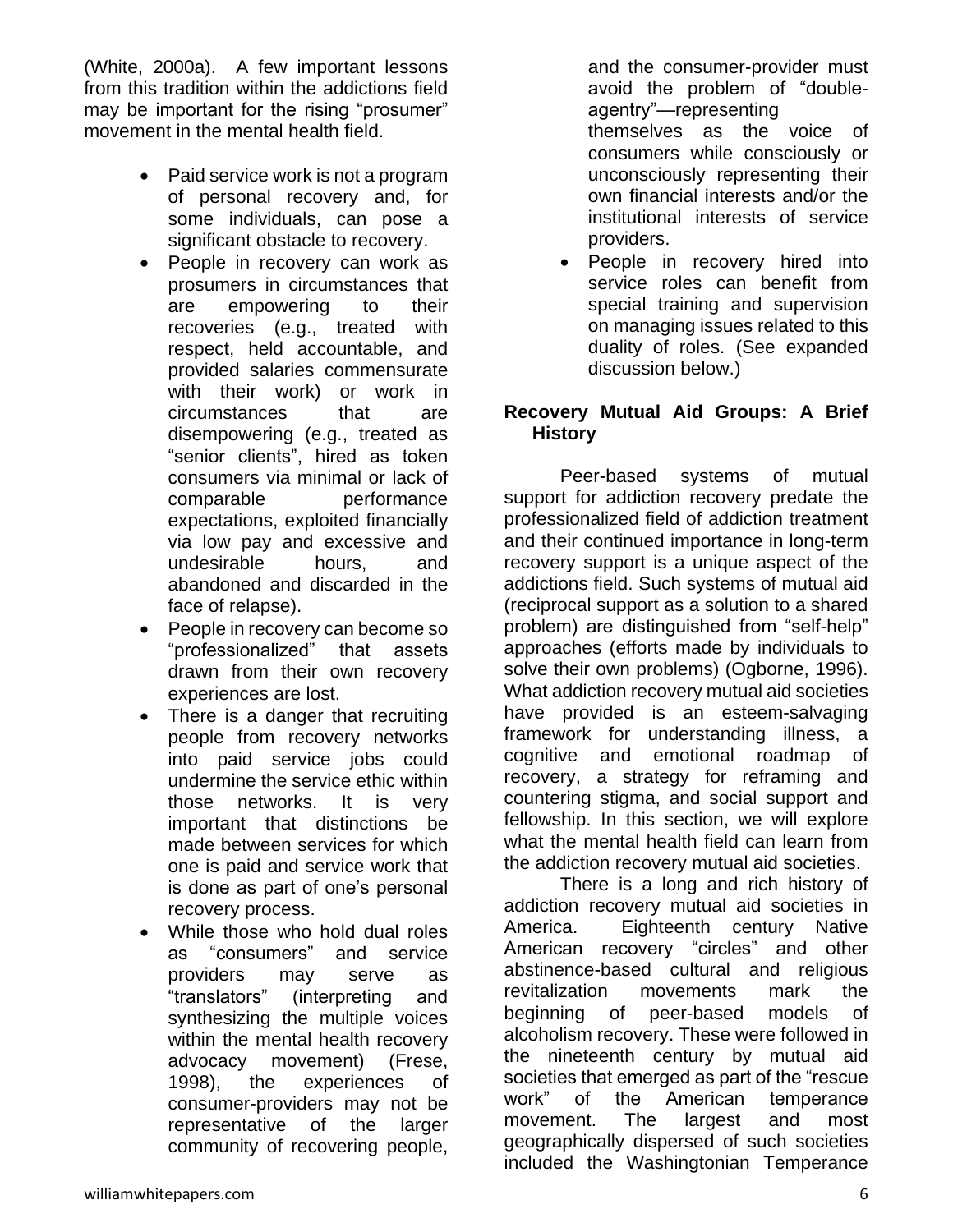Societies (1840s), the fraternal temperance societies (1840s-1870s), and the ribbon reform clubs (1870s). There were also mutual aid societies that sprouted within inebriate asylums (Ollapod Club), inebriate homes (Godwin Association), the addiction cure institutes (Keeley Leagues), urban rescue missions (the United Order of Ex-Boozers; Drunkard's Club), and early twentieth century alcoholism clinics (Jacoby Club) (White, 2001a).

The founding of Alcoholics Anonymous (A.A.) in 1935 marks the beginning of modern addiction recovery mutual aid societies. A.A. has become the standard by which all mutual aid groups are measured because of its size (2.2 million members and more than 100,000 groups worldwide; 1.1 million members in the United States alone), its geographical dispersion (more than 175 countries) and its longevity (more than 65 years) (http://www.alcoholicsanonymous.org). As A.A. grew, its Twelve Step program was adapted for family members (Al-Anon-1951), for persons addicted to drugs other than alcohol (Narcotics Anonymous-1947-1953; Cocaine Anonymous-1982), and for persons suffering from addiction and other problems (Dual Disorders Anonymous-1982; Dual Recovery Anonymous-1989). There were also a growing number of religious adjuncts to A.A. (Alcoholics Victorious-1948; the Calix Society-1949; Jewish Alcoholics, Chemically Dependent People and Significant Others-1979) and alternatives to A.A. (Women for Sobriety-1975; Secular Organization for Sobriety-1985; Rational Recovery-1986; LifeRing Secular Recovery-1999; Teen-Anon, 1999, Moderation Management-1994) (White, in press). All of this offers testimony to the growing varieties of recovery experience within and outside of Alcoholics Anonymous.

Addiction recovery mutual aid societies constitute an important historical backdrop to modern mutual aid societies in the mental health field, e.g., Recovery, Inc.-

1937; GROW, Inc.-1957; Emotions Anonymous-1971; National Alliance for the Mentally Ill (NAMI)-1979; Anxiety Disorders Association of America-1980; Schizophrenics Anonymous-1985; National Depressive and Manic-Depressive Association-1986; and Obsessive-Compulsive Foundation.  $Inc.-1986.<sup>1</sup>$ Because of the longer history, larger membership, and greater geographical dissemination of addiction recovery mutual aid groups, we thought that some of what has been learned in these groups might be helpful to existing and new recovery mutual aid groups in the mental health field. Seen as a whole, the addiction recovery mutual aid societies offer ten lessons about the promises and perils of peer-based models of recovery support (from White, 2001a, unless otherwise noted).

1. *Addiction recovery for historically disempowered peoples (groups that have suffered physical/cultural assault, enslavement, economic exploitation and oppression) must be offered within a framework of hope for a community as well as the individual and family.* Such frameworks have been particularly evident with Native American and African American communities who still suffer the effects of such oppression (e.g, African Americans represent 15% of illicit drug users, but more than 60% of drug-offenders entering prison; 1 in 20 African American men over age 18 is under the control of the criminal justice system, US Department of Justice, 2000; substance-involved African American women are 10 times more likely to be reported to child welfare agencies for prenatal drug exposure than their White counterparts, Neuspiel, 1996). In such communities, abstinence-based cultural and religious revitalization movements have long provided a shared pathway of addiction recovery and community survival and renewal (Coyhis & White, 2002; Williams & Laird, 1992). When Native American leaders proclaim that "the community is the

<sup>&</sup>lt;sup>1</sup> The functions of mutual aid and advocacy are much more likely to be blended within the same organization within the mental health field.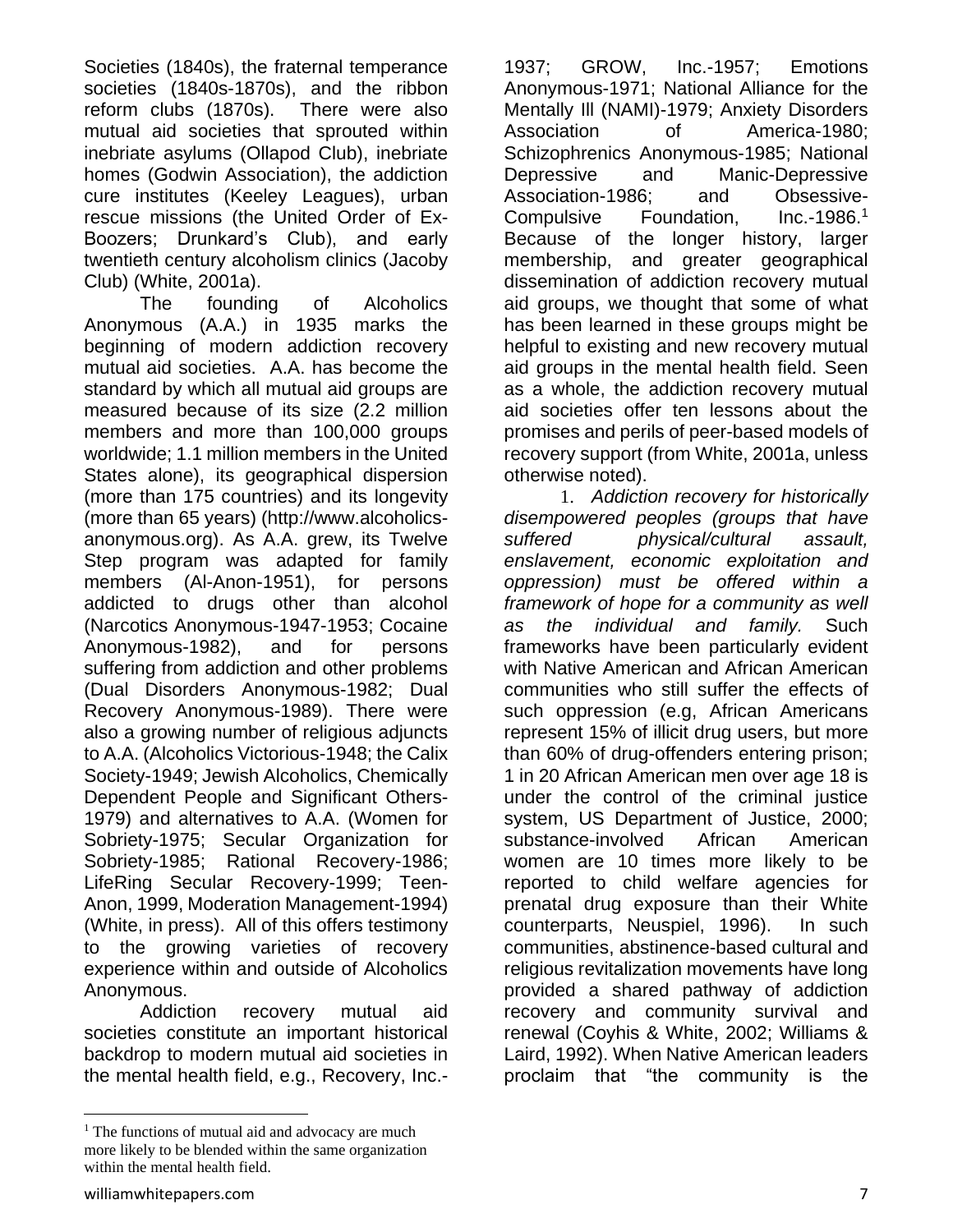treatment center," they point out the inextricable link between personal recovery and the broader health of the community in which that recovery is nested (*The Red Road to Wellbriety,* 2002). Such proclamations simultaneously provide hope to individuals and hope for the future of a people.

*2. Recovery mutual aid societies are vulnerable to colonization by more powerful forces within their operating environments, particular domination by larger social or professional movements.* A.A., for example, was deluged with groups wanting to join and use A.A. to address a wide variety of problems other than alcoholism. A.A. took the position that other groups could adapt the Twelve Steps and Traditions for their own use but could not become a member of A.A. unless they met A.A. membership criteria ("a desire to stop drinking"). The most resilient of the recovery mutual aid societies are ones that maintain their indigenous leadership and "closed" meeting structure. Successful recovery mutual aid societies must also carefully construct their relationship with professionally-directed treatment agencies. The historical relationship between mutual aid societies and treatment institutions is a complex one. Treatment institutions have emerged from mutual aid organizations, e.g., the nineteenth century Washingtonian Homes. Treatment institutions have co-opted and corrupted mutual aid organizations; e.g., the attempt to manipulate the Keeley Leagues to market the proprietary services of the Keeley Institutes. Treatment institutions have also created partnerships with mutual aid societies in which boundaries were clear and respected; e.g., the relationship between A.A. and local hospitals in the 1940s and 1950s. The long history of strain between mutual aid societies and professional treatment agencies has centered on: 1) poorly defined boundaries between mutual aid and professional treatment, particularly when people in recovery are hired to do the latter, 2) differences in philosophies and helping practices, and 3) the near universal attempt by professional agencies to colonize or at least control mutual aid movements.

This tension has pervaded the history of mutual aid movements in the United States as well as the Alcoholic Treatment Clubs in Italy (Patussi, Tumino, & Poldrugo, 1996) and the Abstainer Clubs in Poland (Światkiewicz, 1992). Professionals have played important roles in the birth of many mutual aid societies, but have also played a role in conflict that has led to the demise of such groups.

*3. Professionalism, money, property, publicity, and religious/political conflict are potential forces of dissension that can threaten the survival of local mutual aid societies.* Money and professionalism are particularly problematic. Addiction mutual aid programs -- from the Washingtonians in the U.S. (White, 1998) to the Links Societies in Sweden (Kurube, 1992) -- have experienced strife when their members assumed paid helping roles. In Germany, for example, recovery activists condemn paid service work on the grounds that it creates status hierarchies within the recovery community (Appel, 1996). Guidelines governing how such dual roles can be maintained have helped manage these potential problems (*A.A. Guidelines*, ND)*.*  Maintaining ideological and financial autonomy seems to be crucial to the survival and health of mutual aid societies Outside funding has often turned out to be a mechanism of control and cooptation, and mutual aid groups have a long history of death via ideological (political and religious) schisms. Conflict over money, religion and politics within the early history of A.A. led A.A. to pledge itself to corporate poverty, self-sufficiency and neutrality on all outside issues. Based on A.A.'s example, American mutual aid societies have, until recently, tended to be financially self-supporting and neutral on questions of political or religious doctrine, whereas such societies in Europe are much more likely to be financially supported by the state (e.g., the abstainer clubs in Poland) and to be linked to particular political movements (e.g. the New Left influence on mutual aid groups in Germany) (Room, 1998). The recent growth of faithbased recovery ministries, church-based mutual aid recovery groups, and the funding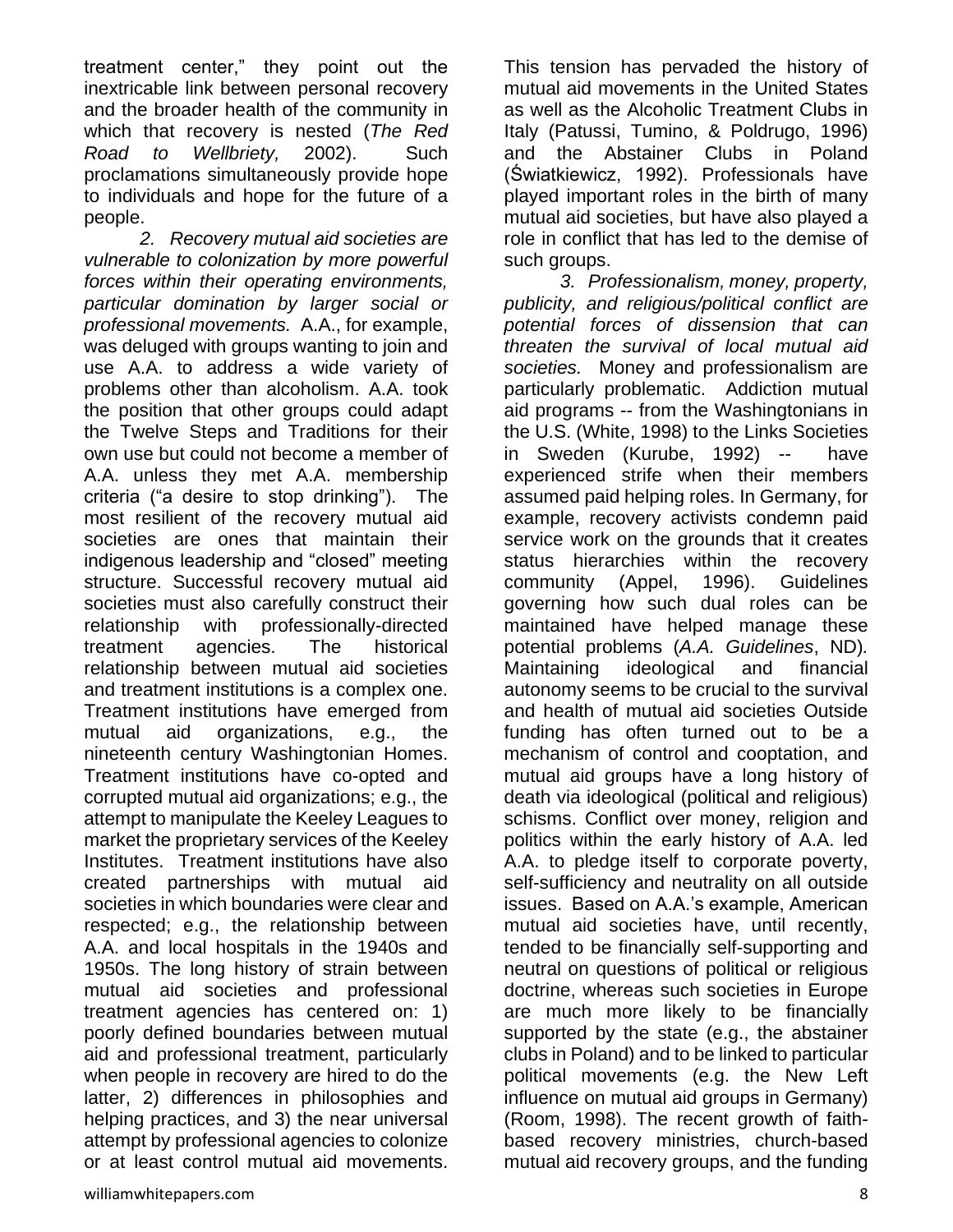of these ministries by federal, state and local governments marks a new chapter in the history of mutual aid in America; these groups constitute a living experiment whose processes and fate warrant close examination.

*4. The centerpiece of all successful recovery mutual aid groups is the process of sharing "experience, strength and hope."* The glue of such societies is mutual identification and mentorship within relationships that are time-sustained, nonhierarchical, and non-commercialized. Recovery mutual aid groups constitute a community of shared vulnerability whose members draw resilience and power from the safety of this sanctuary to do things within their lives in consort that they could not do alone. These communities of recovery also constitute cultures of resilience and recovery (with their own language, values, rituals, and symbols) that for many constitutes alternative to the cultures of pathology and dependence within which they have been enmeshed. It is here that the most personal and intimate experiences of healing are wed to an intuitive understanding of the social ecology of recovery.

*5. A major challenge of mutual aid societies is transcending the foibles and deaths of their founding, charismatic leaders.* The Ribbon Reform Clubs that thrived across America in the 1870s and 1880s as local sobriety-based support fellowships collapsed as their charismatic leaders aged, suffered infirmities, and died. Successful mutual aid societies emphasize leadership development and rotation. For example, in A.A. groups, there are no elected officers and the meetings are chaired by a variety of members rather than by a single leader.

6. *The most resilient of the mutual aid societies utilize a highly decentralized cell structure; the essential organizational unit is the small, local group that provides its members a venue for mutual identification and support*. Such de-centralization allows forces of potential disruption (e.g., explosive growth, personality conflicts, ideological schisms) to serve as mechanisms of growth via the spawning of new groups rather than member attrition.

*7. All addiction recovery mutual aid societies have had to decide how its members should respond to social stigma,* e.g., from encouraging bold visibility (public declarations of one's addiction and recovery) to hiding one's stigmatized status via assurances of secrecy and anonymity. In cultures in which addiction or mental illness is highly stigmatized, mutual aid societies have provided a variety of vehicles through which its members could salvage their "spoiled identities." The Keeley Leagues of the 1890s defined recovery as sign of manhood, boldly challenged members to write letters to local newspapers proclaiming their recoveries, and proudly wore the Keeley League pin on their clothing. In contrast, other societies have promised their members confidentiality and discouraged or prohibited public disclosures of their affiliation. Where some societies integrate recovery and advocacy, others become secret societies. An interesting question is the extent to which such secrecy actually serves to perpetuate stigma. One is forced to wonder: What would the effect have been on public attitudes and public policies if hundreds of thousands of persons in recovery from addiction or mental illness had publicly proclaimed their recovery over the past decades? Strategies that protect members from stigma at an individual level may inadvertently help perpetuate that very stigma at a societal level. Some recovery advocates argue that living in silence and secrecy in terms of one's recovery status perpetuates stigma by withholding faces and voices of successful recovery and placing in the national consciousness images only of those who fail to recover.

*8. Successful recovery mutual aid societies must have both a "program" or operational framework of recovery (e.g., A.A.'s Twelve Steps) and a set of core values (e.g., A.A.'s Twelve Traditions) to manage forces that can threaten the life of the organization.* These forces include those earlier noted (ideology, professionalism, publicity, and money) as well as personality conflicts and sexual attraction or behavior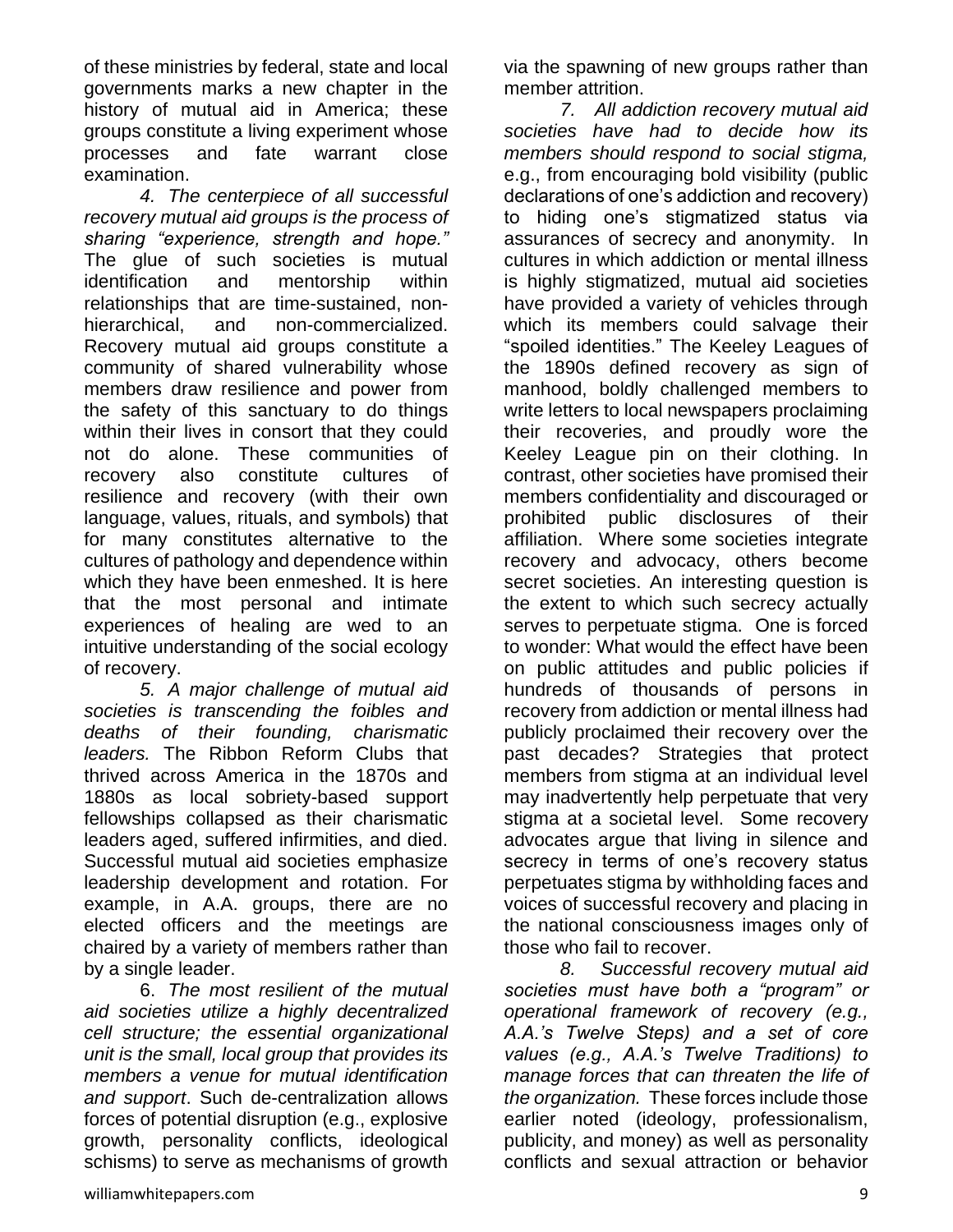among members. Successful mutual aid societies develop values ("group conscience") and rituals to minimize interpersonal conflict (e.g., A.A.'s emphasis on "principles before personalities") and protect vulnerable members from potential exploitation by other members (e.g., the sexual exploitation of new members pejoratively referred to in A.A. as "Thirteenth Stepping").

*9. The length of expected member involvement in a mutual aid society must reflect both the time span of needed recovery support of its members and what will be required to maintain the life of the organization.* Lifelong mutual aid participation may not be a requirement for effective self-management of recovery, but a core of individuals committed to such participation may be crucial to the survival of any recovery mutual aid society.

*10. Recovery mutual aid societies can peacefully co-exist, collectively offering a menu of pathways of recovery, or they can enter into competition and conflict in an effort to define the "right" pathway of recovery.* The former is illustrated by the co-existence of many recovery support societies in Germany (Appel, 1996); the latter is illustrated by the acrimony that has sometimes characterized the relationship between members of A.A. and members of secular and religious alternatives to A.A. (White, 1998). Recovery pluralism is evident in the number of people who simultaneously participate in more than one mutual aid society or who move from one society to another during different stages of their recovery careers (Appel, 1996; Humphreys & Klaw, 2001).

While the above lessons are deeply imbedded within the history of addiction recovery mutual aid societies, they may not universally apply to the organizational processes of shared recovery from mental illness. In applying these lessons to the mental health field, the following question seems apt: What is qualitatively different about mental illness and recovery from mental illness that would influence the ideal structure and process of mutual aid groups? A definitive history of such groups that answers that question has yet to be written.

#### **Recovery Advocacy Movements**

There are substantial differences between peer-based recovery movements and recovery advocacy movements. The former focus on the needs of the individual for mutual support of long-term recovery; the latter focus on promoting pro-recovery attitudes, social policies, and recoveryoriented systems of care. The target of advocacy movements, while providing a voice to the experiences and needs of people in recovery that may have therapeutic effects, is primarily the social and political environment rather than the individual. Recovery advocacy provides a means through which people in recovery can confront stigma and its resulting social and institutional obstacles to recovery and shape service systems that reflect their own aspirations and needs. In this section, we will explore the history of recovery advocacy in the addictions field with a particular eye on what this history may offer regarding recovery advocacy within the mental health field.

There is a long history of recovery advocacy in both the addiction and mental health fields. The former range from 19<sup>th</sup> century patient clubs to the local alcoholism councils of the mid-twentieth century (White, 1998), and the latter span early patient advocates (Elizabeth Packard, Elizabeth Stone, and Clifford Beers) to the rise of an ex-patients' movement in the 1970s (Chamberlin, 1984, 1990, 1995; Frese, 1998; Kaufmann, 1999; McLean, 1995). The re-stigmatization and re-criminalization of the status of addiction in the United States in the 1980s and 1990s has spurred the rise of a New Recovery Advocacy Movement (White, 2000b). In this section, we will describe this movement and compare it to the ex-patient/consumer/survivor movement within the mental health field.

Representative organizations. Organizationally, the New Recovery Advocacy Movement is made up of 1) local affiliates of the National Council of Alcoholism and Drug Dependence (NCADD) who are trying to recapture their advocacy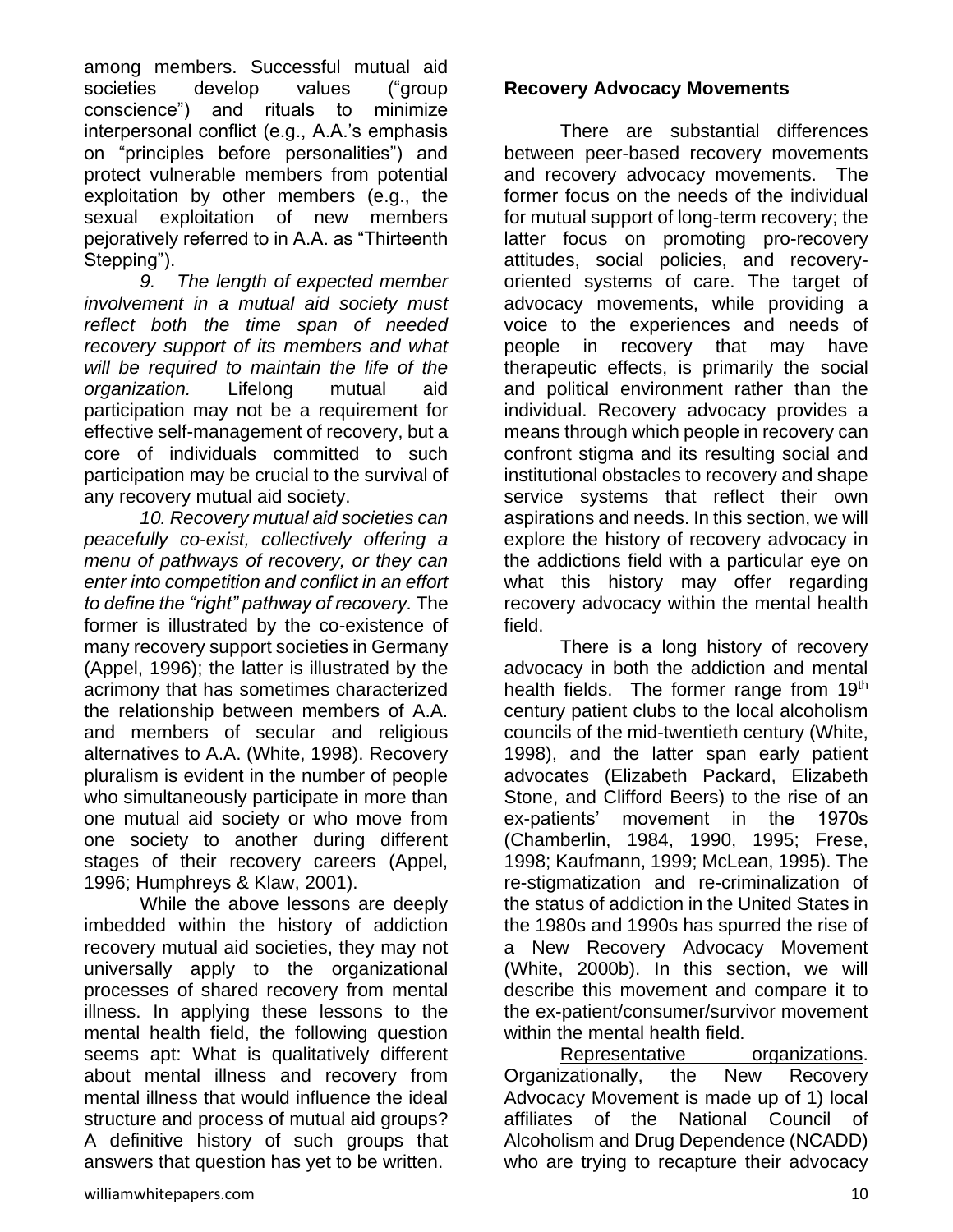roots, 2) grantees of the Center for Substance Abuse Treatment's Recovery Community Support Program (RCSP), 3) faith-based recovery ministries, 4) abstinence-based cultural revitalization movements in communities of color, and 5) survivor organizations (family members who have lost a loved one to addiction). These organizations are loosely linked through their involvement in various recovery advocacy conferences and the National Faces and Voices of Recovery Campaign (www.facesandvoicesofrecovery.org).

These organizations are the historical counterparts to the National Association of Mental Patients (later the National Association of Psychiatric Survivors), the National Mental Health Consumers' Union, and the earlier noted mutual aid societies (e.g., NAMI) that also function as advocacy organizations.

*Membership constituency*. While membership in mental health advocacy organizations such as NAMI and local Mental Health Associations has until recently been dominated by family members and professionals, the addiction recovery advocacy movement has been dominated by persons in recovery from addiction. As each of these respective movements mature, its constituencies are expanding, with persons in recovery from mental illness now emerging as a powerful force within the mental health advocacy movement and family members becoming increasingly involved in the New (addiction) Recovery Advocacy Movement.

*Membership recruitment.* The greatest barrier to recruitment in both the addiction and mental health recovery advocacy movements is fear of the stigma associated with public disclosure of one's recovery status. The addictions field has an added concern about clarifying the potential conflict between the requirement for anonymity within AA and NA and encouragement by advocacy groups to step forward to put a face and a voice on recovery (White, 2000b). Those RCSP grantees, who have worked to organize the (addiction) recovery community over the past five years, have found that considerable groundwork must be laid before significant numbers of people in recovery join or participate in recovery advocacy activities.

*Movement goals.* The goals of the New Recovery Advocacy Movement are to: 1) portray alcoholism and addictions as problems for which there are viable and varied recovery solutions, 2) provide role models that illustrate the diversity of those recovery solutions, 3) counter attempts to dehumanize, objectify and demonize those with alcohol- and other drug-related problems, 4) enhance the variety, availability, and quality of local/regional treatment and recovery support services, 5) remove environmental barriers to recovery, and 6) promote pro-recovery laws and social policies.

*Core values*.The values of recovery advocacy organizations are reflected in the core values adopted by the board of Recovery Communities United (RCU) in Chicago:

- 1) primacy of personal recovery (reminding ourselves that service work alone is not a viable program of addiction recovery),
- 2) authenticity of voice and representation (empowering recovering people and their family members to express their own needs and aspirations),
- 3) varieties of recovery experience (respecting varied pathways, styles and stages of recovery),
- 4) diversity and inclusion (representation of all people in recovery across the boundaries of age, gender, ethnicity, sexual orientation, and problem severity),
- 5) hope-based interventions (providing "living proof" of the reality of long-term recovery to those in need of recovery, to service professionals, and to the larger community),
- 6) resilience and recovery (focusing on the strengths of individuals, families and communities),
- 7) collaboration (community-building between recovering people/families, treatment providers, indigenous healers/institutions, and researchers),
- 8) recovery community development (building the service and leadership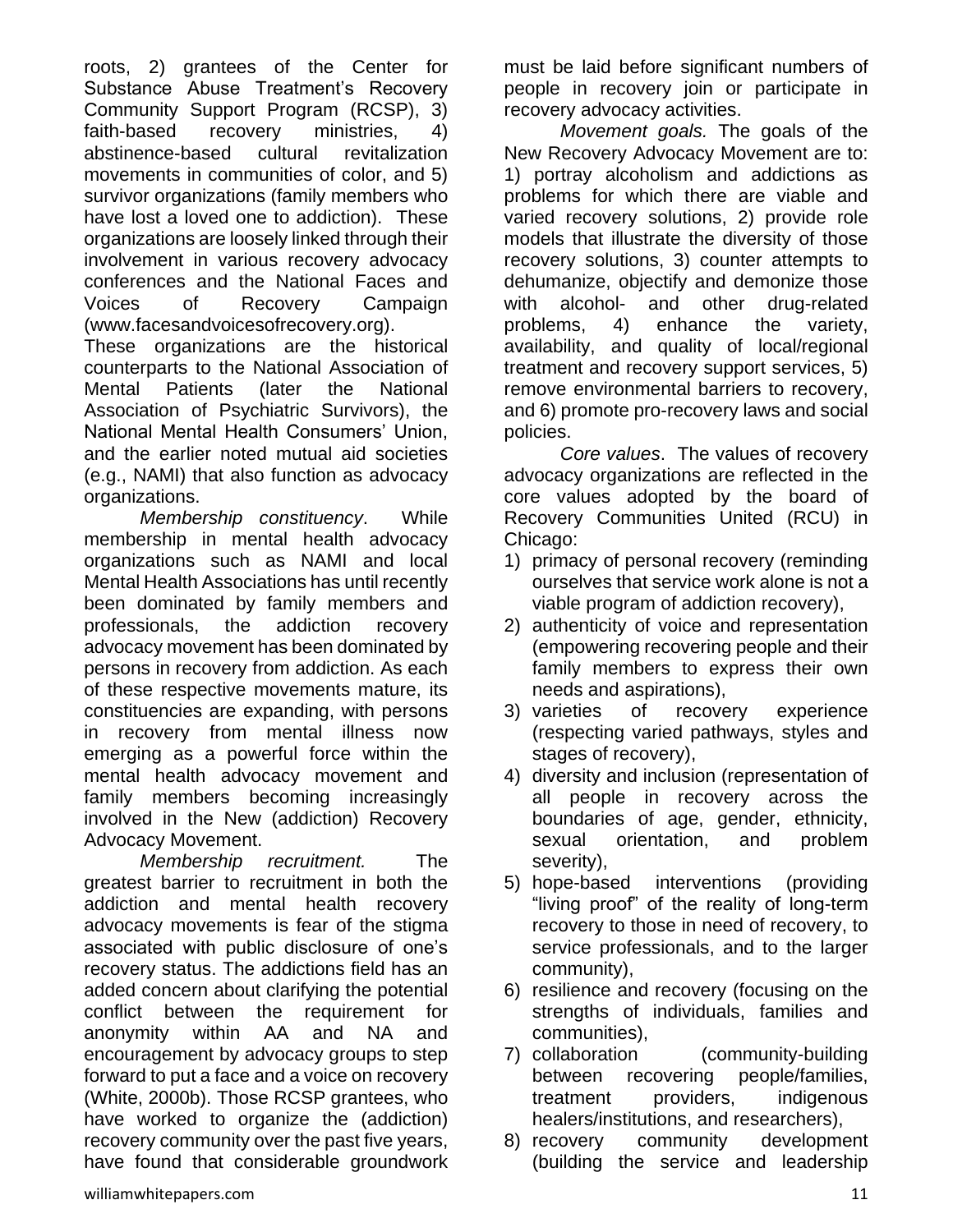capacity of recovery community rather than competing, replacing, or otherwise undermining the natural leadership and service ethic of that community), and

9) ethics of mutual support (elevating our ethical sensitivities and decision-making skills within the arena of recovery support services).

*Kinetic ideas*. In 1942, Dwight Anderson coined a set of "kinetic" ideas (ideas capable of shifting people's attitudes and actions) that were later integrated into the campaign of the National Committee for Education on Alcoholism -- the precursor to today's National Council on Alcoholism and Drug Dependence (Anderson, 1942; Mann, 1944). These ideas were intended to reframe the nature of the problem ("Alcoholism is a disease"), change the perception of those with the problem ("the alcoholics is a sick person"), and posit hope for the problem ("the alcoholic can be helped and is worthy of being helped"). These ideas laid the ideological foundation for modern addiction treatment. A reformulated set of kinetic ideas is emerging within the New Recovery Advocacy Movement. Each idea is designed as an antidote to a prevailing idea within the culture. In response to renewed cultural pessimism about the prospects of recovery, the NRAM is declaring that recovery is a living reality in the lives of hundreds of thousands of individuals, families and communities. Internally, this movement is calling for a vanguard of recovering people to step forward publicly to offer "living proof" of the transformative power of recovery. In response to the idea that there is only one way to recover, the NRAM is declaring that there are many pathways of recovery. In response to a treatment system that has become increasingly coercive, the NRAM is declaring that recovery is a voluntary process. In response to the re-stigmatization and recriminalization of the status of addiction, the NRAM is declaring that recovery flourishes in supportive communities (White, 2000b). Local recovery advocates across the country are enlisting the support of local policy makers to help create the physical, psychological and social space where the seeds of recovery can be sown and nurtured into maturity. The new recovery advocacy movement is offering its members as evidence that recovery gives back what addiction has taken from individuals, families and communities and that recovering and recovered people are part of the solution (to alcohol and other drug problems).

*Core strategies*.There are eight strategies that make up the action agenda of (addiction) recovery advocacy organizations.

- 1. Recovery organization: developing leadership within communities of recovery so that these groups can declare their existence, express their collective voice, and provide a venue for community service.
- 2. Recovery representation: assuring that the voices of recovering people and their families are included in all venues that address severe and persistent alcohol and other drug problems.
- 3. Recovery needs assessment: identifying obstacles to recovery, evaluating existing service structures, and prioritizing needed recovery support services.
- 4. Recovery education: educating lay and professional audiences on the varieties, stages and styles of addiction recovery.
- 5. Resource development: cultivating volunteerism within the recovery community and expanding philanthropic and public support for recovery support resources.
- 6. Policy advocacy: championing (through negotiation and social action) stigmareduction and pro-recovery policies at federal, state, and local levels.
- 7. Recovery celebration: enhancing the identity and cohesion of local recovery communities, making recovery visible within the larger community, and putting faces and voices on recovery via major media outlets.
- 8. Recovery research: support of studies to illuminate the strategies, structures and processes associated with long-term recovery.

The experiences of the local organizations that make up the New Recovery Advocacy Movement offer some lessons for their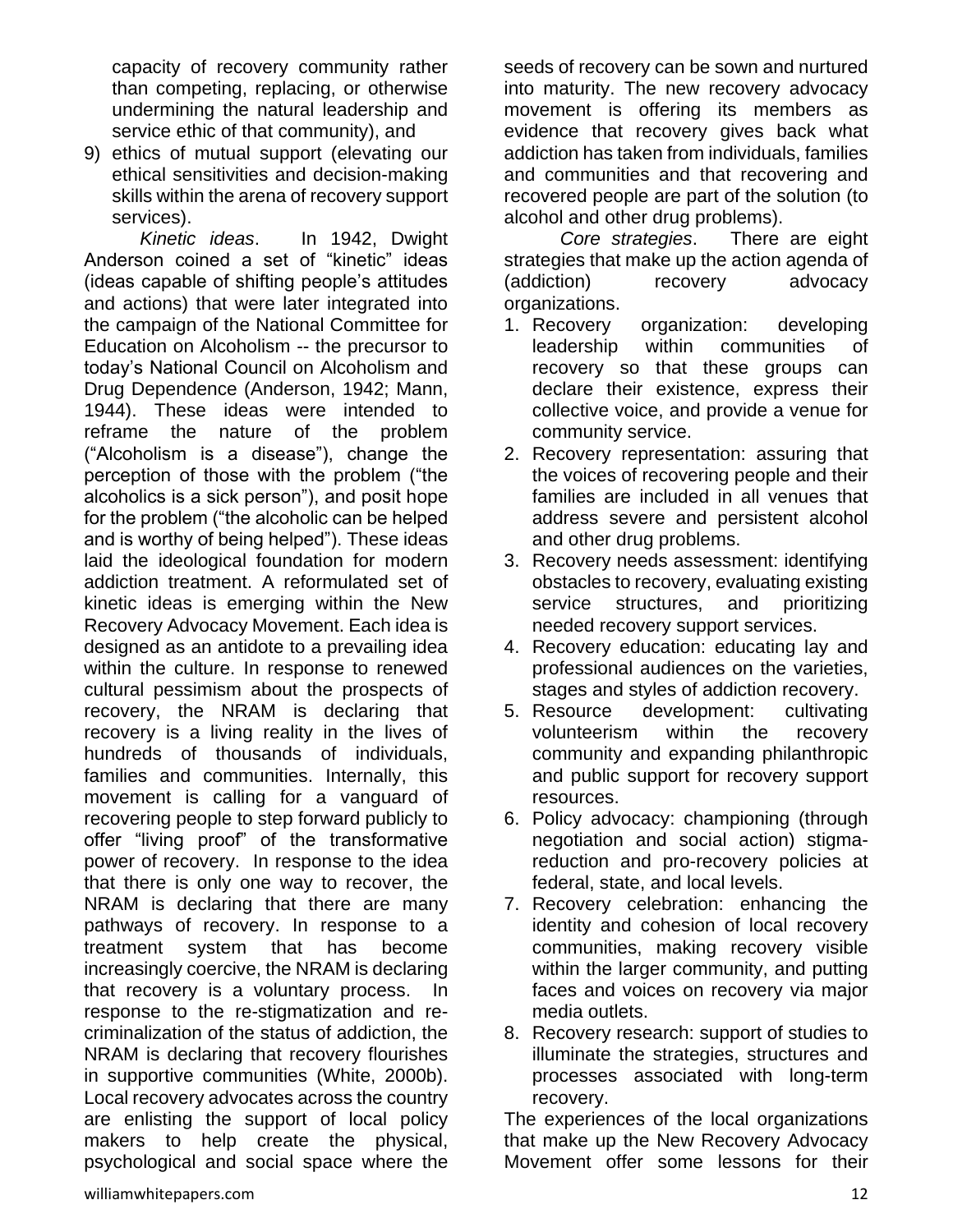counterparts within the mental health field.\*\*\*

First, the specialization and fragmentation of recovery advocacy movements is almost inevitable given the diversity of experiences and varying needs of recovering people and their families, the competition for public attention and limited financial resources, and the threats such movements pose to established mutual aid groups, service professions and service institutions (Kaufmann, 1999). Schisms within advocacy movements reflect different views of addiction and mental illness, different languages used to characterize these conditions, and sometimes radically different visions about the desired alternative to the existing service system. Battles between various advocacy factions may also reflect internalized stigma and the avoidance of confrontation with more powerful forces outside the movement. Such displacement has a long history among social movements of disempowered peoples.

The problems of organizational leadership and structure that have longplagued recovery mutual aid societies also pose a threat to recovery advocacy organizations. Charismatic leadership and hierarchical structures can undermine the egalitarian, democratic values of these movements and alienate leaders from grassroots constituencies (McLean, 1995). Minimalist approaches to organization and rotating leadership constitute viable antidotes to such tendencies.

Advocacy organizations that evolve into alternative service organizations are vulnerable to losing their advocacy focus as they get caught up with funding requirements and the demands of running a service organization. This happened to many local Councils on Alcoholism in the 1960's and 1970's when funding became available for community-based alcoholism treatment. Advocacy groups that pose a threat to the status and financial interests of service professionals and treatment institutions are often colonized by these institutions via recruitment of leaders into paid roles, pitting moderate groups against more radical groups, and by the theft,

There is a trend in both the mental health and the addictions field to hire consumers within mainstream service agencies and/or to develop consumercontrolled and operated agencies that provide a wide spectrum of recovery support services. These agencies vary in their philosophies, with some serving as adjuncts to professional treatment and others competing as alternatives to professional treatment. These roles and agencies constitute the emerging service frontier of the mental health and addictions fields and will force a rethinking of many areas of service philosophy, design and delivery. No area within this re-evaluation is likely to be more difficult than the issue of appropriate, ethical boundaries in the relationship between service providers, whether paid or volunteer, and service consumers. Both fields will need to invest substantial energy in redefining such standards as relationship hierarchies collapse and as the line between service provider and service consumer becomes less distinguishable.

#### **Summary**

In this chapter, we have tried to explore what has been learned within the addictions and mental health fields about the recovery experience, the role and threats to recovery mutual aid societies, and the nature of recovery advocacy organizations. There are many shared characteristics and themes in recovery from addiction and from mental illness: definitional controversies; the role of self as the "agent of recovery"; levels of recovery (partial, full and transcendent); the variability of pathways, styles and stages of recovery; the roles of recovery debits and recovery capital; the sequencing of change across multiple zones of recovery (physical, intellectual, emotional, relational, rituals of daily life, and spiritual); and the adaptation demands on the family to both illness and recovery. Service work has a distinguished role within the history of recovery, but there are pitfalls as well as promises in the professionalization of such service activities.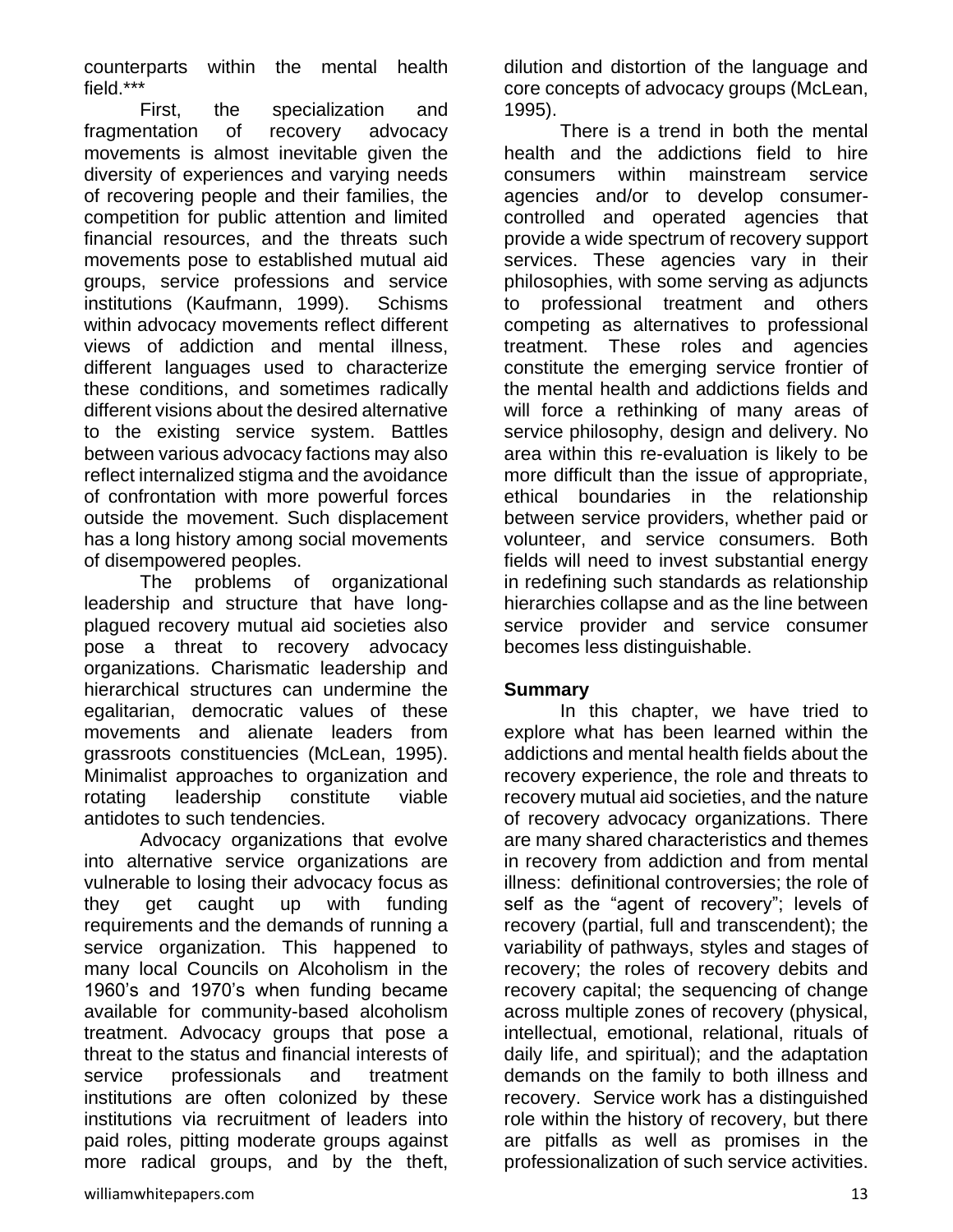Such professionalization must be actively managed to reduce potential harm to the prosumer, other service consumers, the service organization, and local recovery mutual aid and recovery advocacy organizations.

Lessons from the history of addiction recovery mutual aid societies that have salience for other mutual aid groups include the potentially destructive influences of colonization, professionalization, money, property, publicity, and religious/political conflict. The most successful and enduring mutual aid societies maintain their singularity of purpose and closed meeting structure; utilize a flattened, de-centralized organizational structure, regularly rotate leadership at the national and local levels; craft a preferred style of responding to social stigma; and create both a framework ("program") of personal recovery and a set of core values to protect the organization and enhance its future viability.

Recovery advocacy organizations in the addictions and mental health fields share many characteristics (and some subtle differences) in the evolving characteristics of their membership, organizational goals, core values, central ideas, and core strategies. As the addictions and mental health fields are being again pushed toward greater collaboration and integration, the recovery concept seems to be a bridge of shared experience and a vision through which these fields can reach out to one another. Particularly promising are states like Connecticut where human service policy leaders are re-shaping both the addiction and mental health service systems around this recovery vision. We close this investigation believing that there is great potential for positive synergy between these two fields whose histories have been so closely related for more than two centuries, and that the recovery concept may provide a framework for such synergy.

**Acknowledgement**: Work on this chapter was supported by the Behavioral Health Recovery Management project—a joint venture of Fayette Companies, Chestnut Health Systems and the University of Chicago Center for Psychiatric Rehabilitation funded by the Illinois Department of Human Services' Office of Alcoholism and Substance Abuse.

# **Reference**

*A.A. guidelines for A.A. members employed in the alcoholism field.* (ND). New York:

General Service Office, Alcoholics Anonymous.

- Anderson, D. (1942). Alcohol and public opinion. *Quarterly Journal of Studies on Alcohol, 3*(3), 376-392.
- Anthony, W.A. (1993). Recovery from mental illness: The guiding vision of the mental health
	- service system in the 1990s. *Psychosocial Rehabilitation Journal*, *16*, 11-23.
- Anthony, W.A. (2000). A recovery-oriented system: Setting some system level standards. *Psychiatric Rehabilitation Journal, 24*(2), 159-168.
- Appel, C. (1996). Different stories: Self-help groups for alcoholics and illicit drug users in Germany. *Contemporary Drug Problems, 23*, 57-75.
- Brown, S. (1985). Treating the alcoholic: A developmental model of recovery. New York: Wiley.
- Brown, S. (1994). What is the family recovery process? *The Addiction Letter, 10*(10), 1-2.
- Brown, S., & Lewis, B. (1999). *The alcoholic family in recovery: A developmental model*. New York: Guilford.
- Chamberlin, J. (1978). *On our own: Patient controlled alternatives to the mental health system.* New York: McGraw-Hill.
- Chamberlin, J. (1984). Speaking for ourselves: An overview of the expsychiatric inmates movement. *Psychosocial Rehabilitation Journal, 8*(2), 56-64.
- Chamberlin, J. (1990). The ex-patients' movement: Where we've been and where we're going. *Journal of Mind and Behavior, 11*(3 & 4), 323-336.
- Chamberlin, J. (1995). Rehabilitating ourselves: The psychiatric survivor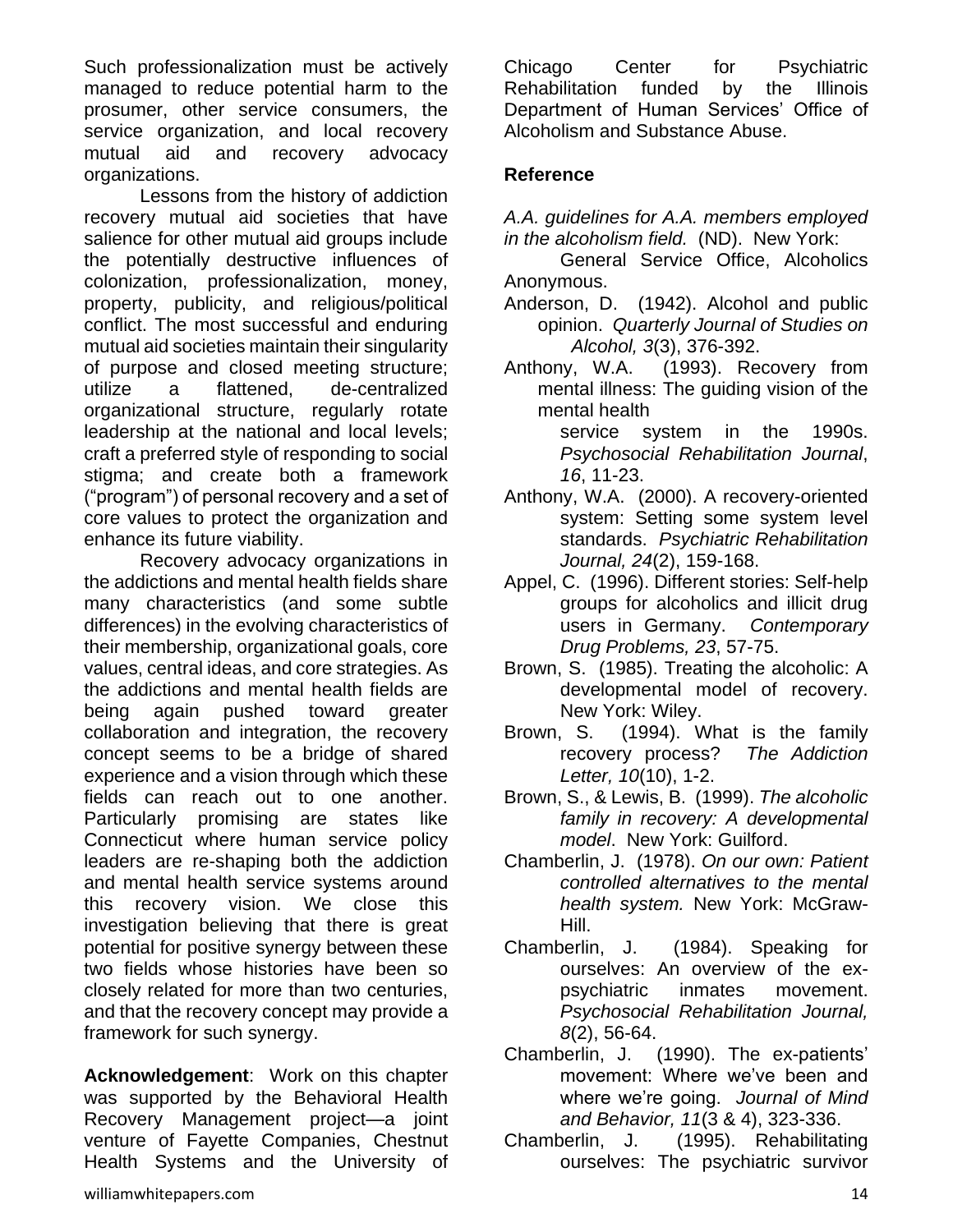movement. *International Journal of Mental Health, 24*(1), 39-46.

- Cohen, D. (1994). Neuroleptic drug treatment of schizophrenia: The state of the confusion. *The Journal of Mind and Behavior, 15*, 139-156.
- Cohen, D. & McCubbin, M. (1990). The political economy of tardive dyskinesia: Asymmetries in power and responsibility. *The Journal of Mind and Behavior, 11*, 465-488.
- Coyhis, D., White, W. (2002). Addiction and recovery in Native America: Lost history, enduring lessons. *Counselor, 3*(5), 16-20.
- Davidson, L., & Strauss, J. S. (1992). Sense of self in recovery from severe mental illness. *British Journal of Medical Psychology, 65,* 131-145.
- Deegan, P. (1988). Recovery: The lived experience of rehabilitation. *Psychosocial Rehabilitation Journal, 11*(4), 11-19.
- Deegan, P. (1990). Spirit breaking: When the helping professions hurt. *Humanistic Psychologist, 18*(3), 301- 313.
- Deegan, P. (1992). The independent living movement and people with psychiatric disabilities: taking back control over our own lives. *Psychosocial Rehabilitation Journal*, *15*(3), 3-19.
- Frese, F. (1998). Advocacy, recovery, and the challenges of consumerism for schizophrenia. *Psychiatric Clinics of North America, 21*(1), 233-249.
- Granfield, R., & Cloud, W. (1999). *Coming clean: Overcoming addiction without treatment*. New York: New York University Press.
- Harding, C. M. (1989). Long-term follow-up studies of schizophrenia: Recent findings and surprising implications. *Yale Psychiatric Quarterly, 11*(3), 3-5.
- Harding, C. M., Brooks, G., Ashikaga, T., Strauss, J., & Breier, A. (1987). The Vermont longitudinal study of persons with severe mental illness, I: Methodology, study sample, and overall status 32 years later.

*American Journal of Psychiatry, 144*(6), 718-726.

- Harding, C. M., Zubin, J., & Strauss, J. S. (1992). Chronicity in schizophrenia: Revisited. *British Journal of Psychiatry, 161*, 27-37.
- Humphreys, K., Moos, R. H., & Finney, J. W. (1995). Two pathways out of drinking problems without professional treatment. *Addictive Behaviors, 20*, 427- 441.
- Humphreys, K., & Klaw, E. (2001). Can targeting nondependent problem drinkers and providing internet-based services expand access to assistance for alcohol problems? A study of Moderation Management selfhelp/mutual aid organization. *Journal of Studies on Alcohol,* 62(4):528-532.
- Jacobson, N. (2001). Experiencing recovery: A dimensional analysis of recovery narratives. *Psychiatric Rehabilitation Journal, 24*, 248-256.
- Johnson, J. R. (1993). J. Rock Johnson. *NAMI Advocate, 14*(5), 5-6.
- Karube, N. (1992). The ideological and organizational development of the Swedish Links movement. *Contemporary Drug Problems, 19*(4), 649-676.
- Kandel, D. B., & Raveis, V. H. (1989). Cessation of drug use in young adulthood. *Archives of General Psychiatry, 46*, 109-116.
- Kaufmann, C. (1999). An introduction to the mental health consumer movement. In A. Horwitz & T. Scheid (Eds.), *A handbook for the study of mental health: Social contexts, theories, and systems* (pp. 493-507). Edinberg: Cambridge University Press.
- McLean, A. (1995). Empowerment and the psychiatric consumer/ex-patient movement in the United States: Contradictions, crisis and change. *Social Science Medicine, 40*(8), 1053-1971.
- McLellan, A. T., Lewis, D. C., O'Brien, C. P, & Kleber, H. D. (2000). Drug dependence, a chronic medical illness: Implications for treatment,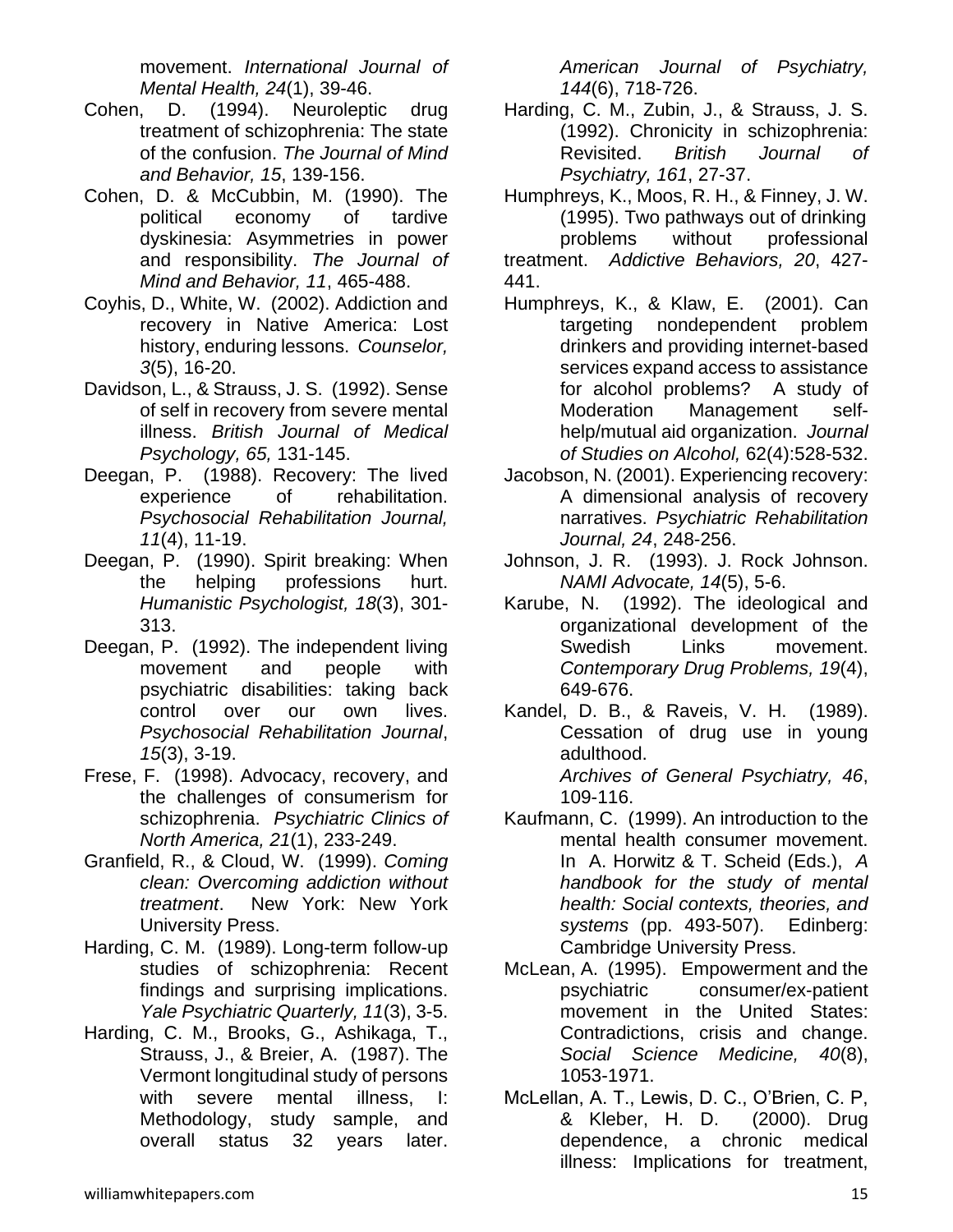insurance, and outcomes evaluation. *Journal of the American Medical Association, 284*(13), 1689-1695.

- Mann, M. (1944). Formation of a national committee for education on alcoholism. *Quarterly Journal of Studies on Alcohol, 5*(2), 354.
- Miller, W., & C' de Baca, J. (2001). *Quantum change: When epiphanies and sudden insights transform ordinary lives*. New York: Guilford Press.
- Morse, J. (1997). Responding to threats to integrity of self. *Advances in Nursing Science, 19(4),* 21-36.
- Neuspeil, D.R. (1996). Racism and perinatal addiction. *Ethnicity and Disease*, 6:47-55.
- Ogborne, A. (1996). Addiction mutual-help movements in comparative perspective. *Contemporary Drug Problems, 23*, 1-8.
- Onken, S, Dumont, J., Ridgway, P., Dorman, D., and Ralph, R. (2002). *Mental health recovery: What helps and what hinders*. National Technical Assistance Center for State Mental Health Planning, National Association of State Mental Health Programs.
- Patussi, V., Tumino, E. and Poldrugo, F. (1996). The development of the alcoholic treatment club system in Italy: Fifteen years of experience. *Contemporary Drug Problems,* 23, 29-42.
- Prochaska, J., DiClimente, C., & Norcross, J. (1992). In search of how people change. *American Psychologist, 47*, 1102-1114.

Recovery Community Support Program. Retrieved from *www.treatment.org* and

*www.ncaddillinois.org*

- *The red road to wellbriety: In the Native American way.* (2002). Colorado Springs, CO: White Bison, Inc.
- Ridgway, P. (2001). Restorying psychiatric disability: Learning from first person recovery narratives. *Psychiatric Rehabilitation Journal, 24*(4), 335- 343.
- Room, R. (1998). Mutual help movement for alcohol problems in an international

perspective.

*Addiction Research,* 6, 131-145.

- Spaniol, L., & Zipple, A. M. (1994). The family recovery process. *The Journal of the California Alliance for the Mentally Ill, 5*(2), 57-59.
- Spaniol, S., & Cattaneo, M. (1997). The power of language in the helping relationship. In L. Spaniol, C. Gagne, & M. Koehler (Eds.), *Psychological and social aspects of psychiatric disability* (pp. 477-484). Boston, MA: Center for Psychiatric Rehabilitation.
- Spaniol, S., Gagne, C., & Koehler, M. (in press). The recovery framework in rehabilitation and mental health. *Sourcebook of Mental Health and Rehabilitation.*
- Strauss, J.S. & Carpenter, W.T., Jr. (1981). *Schizophrenia*. New York: Plenum.
- Strauss, J. S., Hafez, H., Lieberman, P., & Harding, C. M. (1985). The course of psychiatric disorder, III: Longitudinal principles. *American Journal of Psychiatry, 142*(3), 289-296.
- Sullivan, W. (1994). A long and winding road: The process of recovery from severe mental illness. *Innovations in Research, 3*(3), 19-27.
- Światkiewicz, G. (1992). Self-help abstainer clubs in Poland. *Contemporary Drug Problems, 19*(4), 677-687.
- Unzicker, R. (1989). On my own: A personal journey through madness and reemergence. *Psychosocial Rehabilitation Journal, 13*(1), 71-77.
- U.S. Department of Justice, Bureau of Justice Statistics, *Prisoners and jail inmates at midyear 1999*. (April, 2000) Washington DC: US Department of Justice.
- Vaillant, G. (1983). *The natural history of alcoholism: Causes, patterns, and paths to recovery.* Cambridge, MA: Harvard University Press.
- Valenstein, E. S. (1998). *Blaming the Brain: The truth about drugs and mental health*. New York: The Free Press.
- Weaver-Randall, K. (2000). *Understanding recovery from schizophrenia in a mutual-help setting*. Michigan State University: Master Thesis.